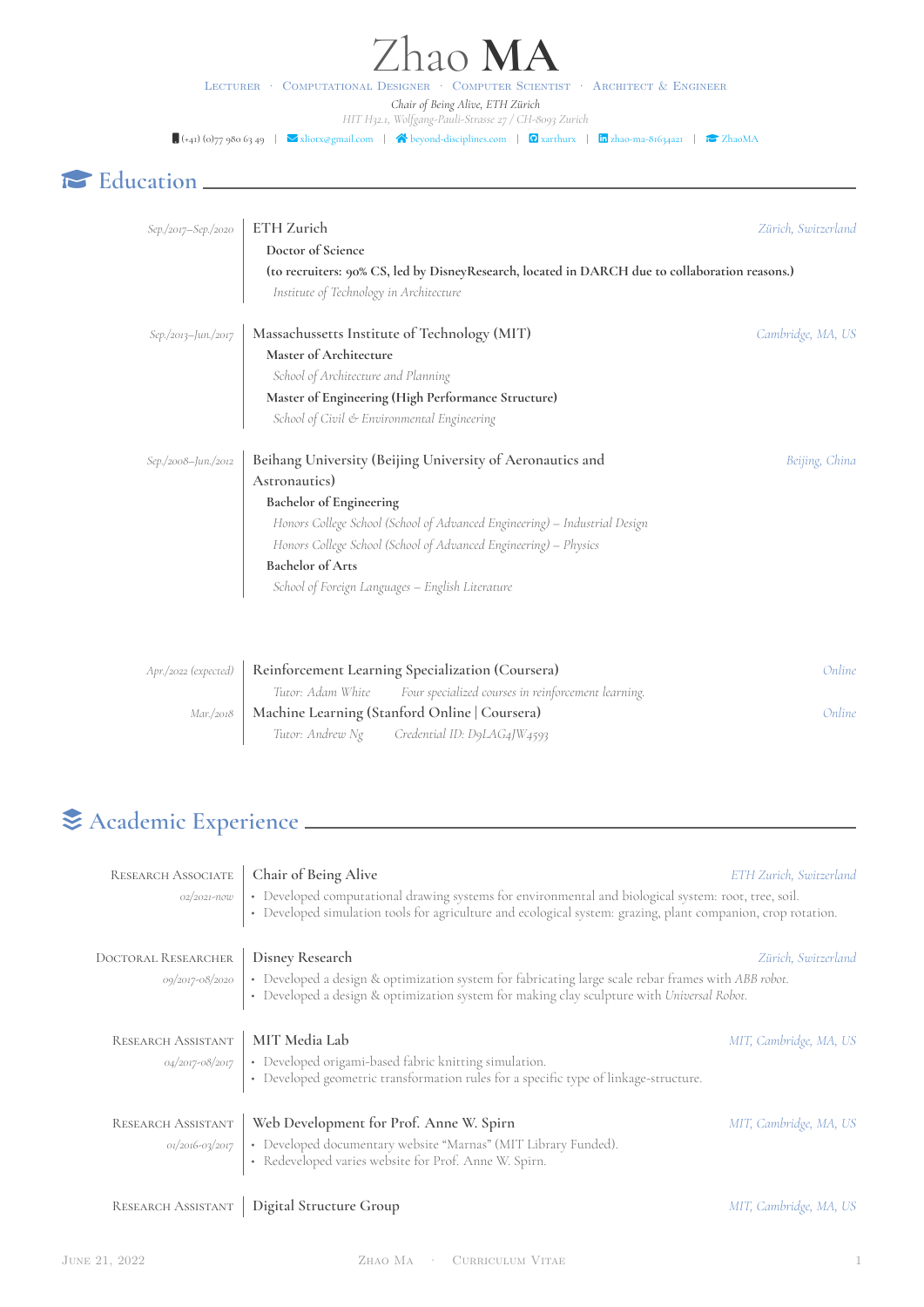|                | 04/2015-06/2017   • Researched on Topological Interlocking System.<br>• Researched on Drone-Based Additive Manufacturing (Casting & 3D printing).                                                                              |                          |
|----------------|--------------------------------------------------------------------------------------------------------------------------------------------------------------------------------------------------------------------------------|--------------------------|
| RESEARCHER     | <b>Block Research Group</b>                                                                                                                                                                                                    | ETH, Zurich, Switzerland |
|                | 05/2015-08/2015   • Conducted a research on large deformation problems on elastic material<br>• Analysed the design strategy of Traversina bridge.<br>• Implemented parametric graphic statics for Traversina bridge analysis. |                          |
|                | RESEARCH ASSISTANT   Free-Form Concrete Design & Fabrication                                                                                                                                                                   | MIT, Cambridge, MA, US   |
|                | 06/2014-08/2014   • Conducted an independent research on fabric formwork casting for Prof. John Fernandez.                                                                                                                     |                          |
| REPRESENTATIVE | 2010 Asian Science Camp                                                                                                                                                                                                        | Mumbai, India            |
| 07/2010        | • Representative of China (1 of 22 undergraduate) in natural science subject.                                                                                                                                                  |                          |

### ʄ **Teaching Experience**

| LECTURER<br>06/2021-now                     | Master of Science in Landscape Architecture<br>· Co-taught 061-0113-00L Digital Design Methods I.<br>· Co-taught 061-0142-22L Foundation Studio II.                    | ETH, Zurich, Switzerland |
|---------------------------------------------|------------------------------------------------------------------------------------------------------------------------------------------------------------------------|--------------------------|
| LECTURER<br>09/2018-12/2018                 | Master of Advanced Studies in Architecture and Digital Fabrication<br>• Taught computational methods and parametric tools for design synthesis.                        | ETH, Zurich, Switzerland |
| <b>TEACHING ASSISTANT</b>                   | 4.215J/11.306 Sensing Place<br>09/2016-12/2016   • Co-taught photography class with Prof. Anne W. Spirn.<br>• Taught web development for personal photography website. | MIT, Cambridge, MA, US   |
| <b>TEACHING ASSISTANT</b>                   | 4.109 2016: The Architect's Foundry<br>12/2015-01/2016   • Researched on and instructed aluminium casting, lost-foam casting.                                          | MIT, Cambridge, MA, US   |
| <b>RPL ASSISTANT</b><br>$02/2014 - 01/2016$ | Rapid Prototyping Lab<br>• Conducted $3/4$ axis CNC milling research.<br>• Conduct general fabrication job and provide guidance for students.                          | MIT, Cambridge, MA, US   |

### É **Working Experience**

| OPT Industries (MIT Media Lab Startup)<br>COMPUTATION CONSULTANT<br>• Managed the collaboration of material simulation and testing team for an ongoing commercial project.<br>10/2020-now<br>• Leading the design of specified material simulation toolkit for ongoing research projects.<br>• Led the design & implementation of general material design toolkit for material micro-structures. |                                                                                                                                   | Boston, MA, US |
|--------------------------------------------------------------------------------------------------------------------------------------------------------------------------------------------------------------------------------------------------------------------------------------------------------------------------------------------------------------------------------------------------|-----------------------------------------------------------------------------------------------------------------------------------|----------------|
| STRUCTURE CONSULTANT                                                                                                                                                                                                                                                                                                                                                                             | Ferentinos Design                                                                                                                 | Boston, MA, US |
|                                                                                                                                                                                                                                                                                                                                                                                                  | 06/2016-08/2016   • Conducted FEM structural analysis & optimization for lectern design.                                          |                |
| <b>JUNIOR ARCHITECT</b>                                                                                                                                                                                                                                                                                                                                                                          | Tianjin Architecture Design Institute, Binhai<br>• Cooperated with BIG as LDI on Rose Rock International Financial Centre.        | Tianjin, China |
| 09/2012-06/2013                                                                                                                                                                                                                                                                                                                                                                                  | • Co-designed Information Centre in Tanggu, Tianjin.                                                                              |                |
| <b>DESIGN CONSULTANT</b><br>06/2011-07/2011                                                                                                                                                                                                                                                                                                                                                      | Beijing Always Flying Technology Co., Ltd.<br>• Designed structure and visualized DB-I UAV for Autodesk's World Successful Cases. | Beijing, China |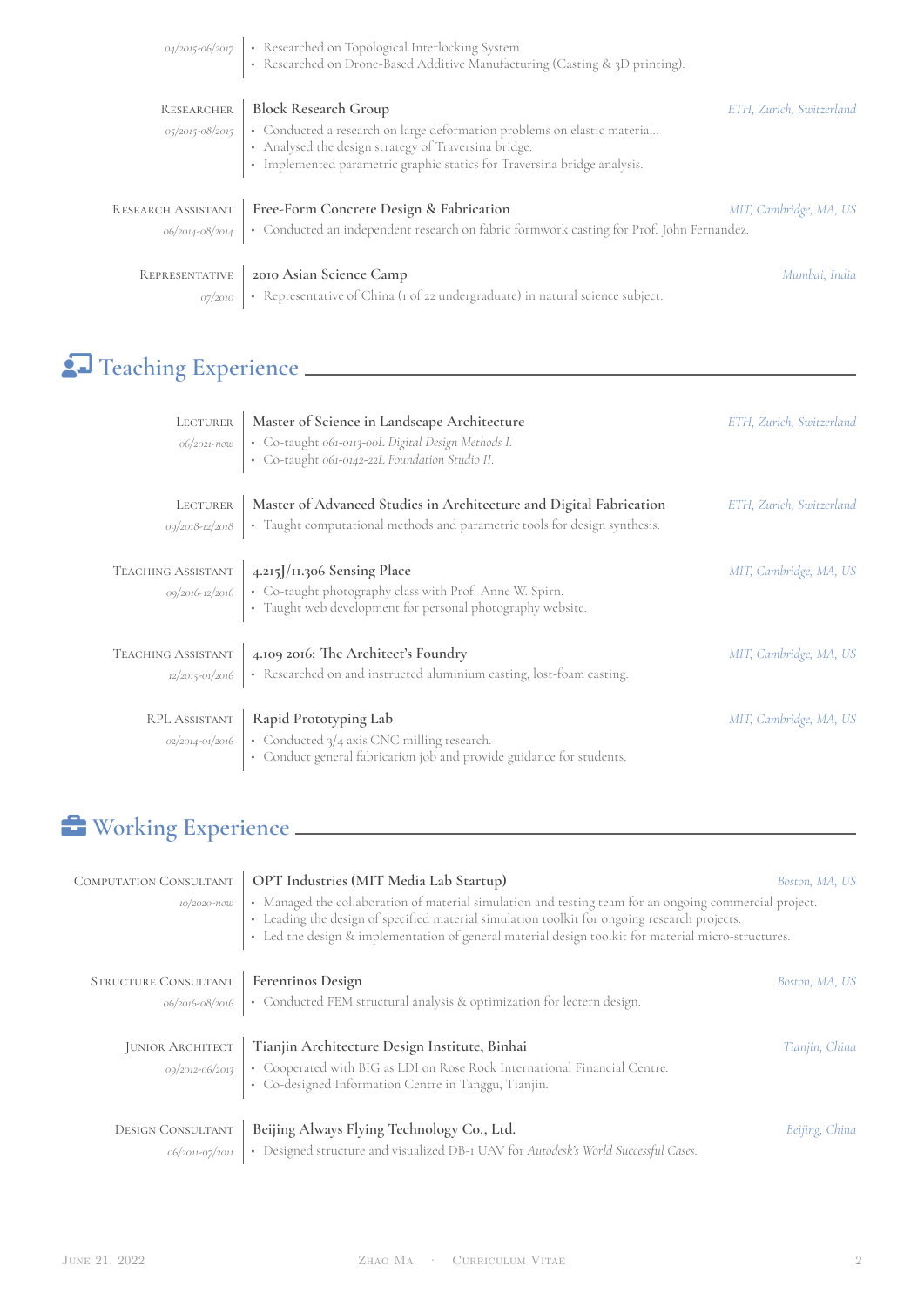#### ² **Selected Honors & Awards**

| O7/2O21   | DigitalFUTURES 2021, 1 of 4 Recipients of the YOUNG Award | Shanghai, China              |
|-----------|-----------------------------------------------------------|------------------------------|
| 08/2018   | Honor Award for 2018 ASLA Professional Awards,            | MIT, Cambridge, MA, US       |
| 04/2017   | MIT Graduate School Leadership Fellow,                    | MIT, Cambridge, MA, US       |
| 05/2016   | Marvin E.Goody Award,                                     | MIT, Cambridge, MA, US       |
| 02/2016   | Bill Mitchell Design Award,                               | MIT, Cambridge, MA, US       |
| 01/2016   | Make Me++ Hackathon (DDI 2016), Top I winner              | MIT, Cambridge, MA, US       |
| 12/2015   | Harold Horowitz (1951) Student Research Fund,             | MIT, Cambridge, MA, US       |
| 06/2015   | Zeno Karl Schindler Foundation Grant,                     | ETH, Zürich, Switzerland     |
| 2013-2017 | MIT Merit Scholarship (8 semester Tuition Grant),         | MIT, Cambridge, MA, US       |
| 11/2011   | Scholarship of scientific innovation, 1st Prize           | Beihang Uni., Beijing, China |
| 12/2008   | Scholarship of excellent freshmen, 1st Prize              | Beihang Uni., Beijing, China |
|           |                                                           |                              |

#### **Selected Publications**

| 06/2021 | Stylized Robotic Clay Sculpting                                                                      |
|---------|------------------------------------------------------------------------------------------------------|
|         | Ma, Z., Duenser, S., Schumacher, C., Rust, R., Bächer M., Gramazio, F., Kohler, F., Coros, S.,       |
|         | Computers & Graphics, 2021.                                                                          |
| 11/2020 | RobotSculptor: Artist-Directed Robotic Sculpting of Clay                                             |
|         | Ma, Z., Duenser, S., Schumacher, C., Rust, R., Bächer M., Gramazio, F., Kohler, F., Coros, S.,       |
|         | Symposium of Computational Fabrication, 2020.                                                        |
| 06/2020 | Designing Robotically-Constructed Metal Frame Structures                                             |
|         | Ma, Z., Walzer, A., Schumacher, C., Rust, R., Gramazio, F., Kohler, F., Bächer, M.,                  |
|         | Computer Graphics Forum (Eurographics Special Issue), Vol:39-2, 2020.                                |
| 08/2018 | KinetiX - designing auxetic-inspired deformable material structures                                  |
|         | Ou, J., Ma, Z., Peters, J., Dai, S., Vlavianos, N., Ishii, H.,                                       |
|         | Computers & Graphics, Vol:75, 72-81, 2018.                                                           |
| 09/2016 | Grammar-based Rhombic Polyhedral Multi-Directional Joints and Corresponding Lattices                 |
|         | Ma, Z., Latteur, P., and Mueller, C.,                                                                |
|         | Proceedings of the International Association for Shell and Spatial Structures (IASS) Symposium 2016. |
| 08/2015 | Drone-Based Additive Manufacturing of Architectural Structures                                       |
|         | Latteur, P., Goessens, S., Breton, J.S., Leplat, J., Ma, Z. and Mueller, C.,                         |
|         | Proceedings of the International Association for Shell and Spatial Structures (IASS) Symposium 2015. |
| 08/2011 | Elasticity analogy of plane incompressible inviscid flows                                            |
|         | Ma Zhao, Jiang Chi-ping.                                                                             |
|         | Mechanics in Engineering, 2011, 33(4): 63-65.                                                        |

## ΄ **Skills**

| Programming Language (orderly)                                                                | 3D modelling (orderly)                        |
|-----------------------------------------------------------------------------------------------|-----------------------------------------------|
| C++, Python, C#, VEX, Javascript, HTML, CSS                                                   | Rhino, Houdini, ArchiCAD, SolidWorks          |
|                                                                                               |                                               |
| 3 & 4-Axis Machining                                                                          | 6-Axis Robot                                  |
| Shopbot 3 & 4 Router, Onsrud, OMAX WaterJET                                                   | Kuka KR Agilus, ABB IRB 4600, Universal Robot |
|                                                                                               |                                               |
| 3D Printing                                                                                   | Languages                                     |
| STL (FormLabs), PolyJet (Stratasys Connex Objet), Binder Jet (Z-Corp),<br>General FDM printer | Chinese (Native), English                     |